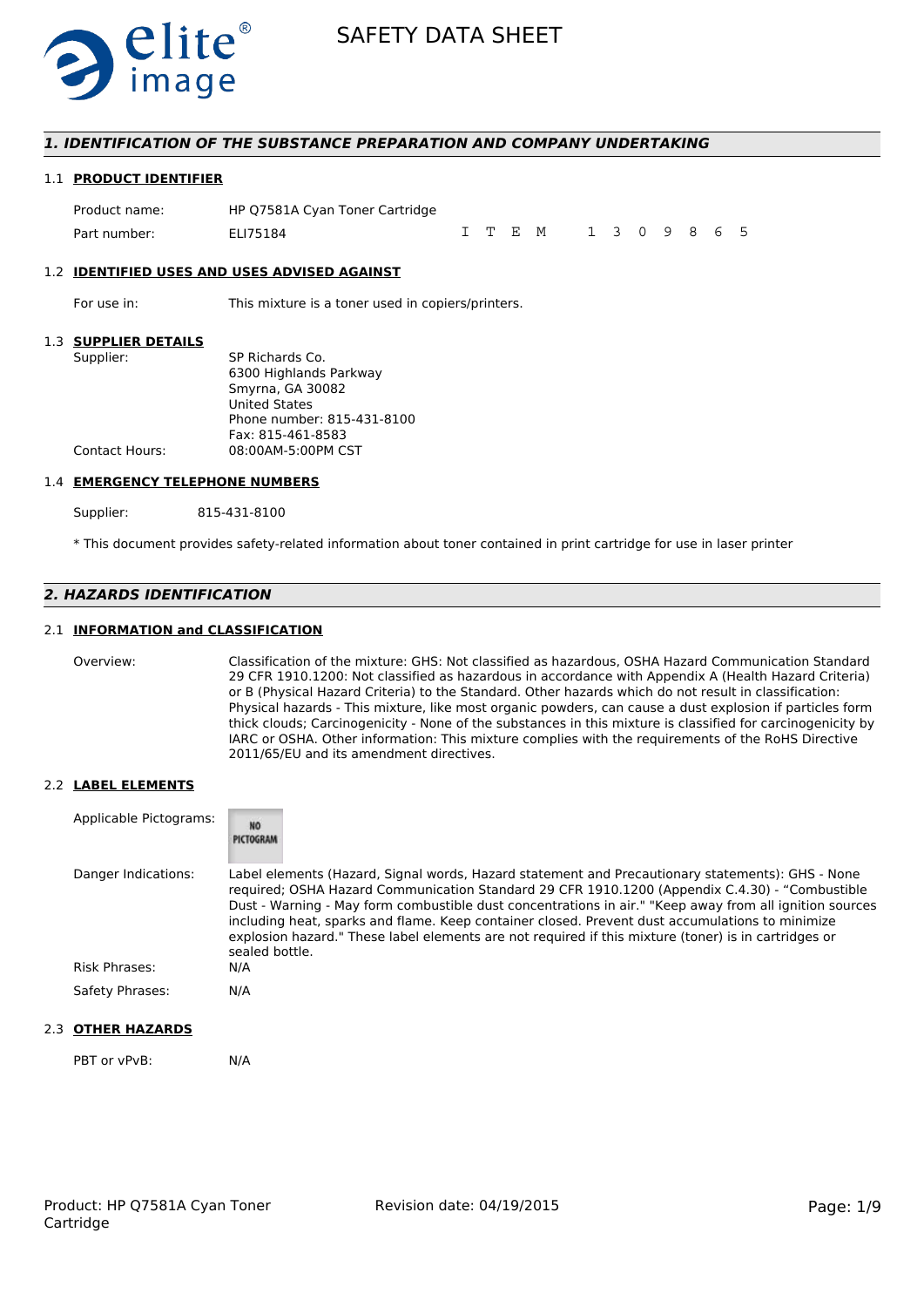

# *3. COMPOSITION / INFORMATION ON INGREDIENTS*

| Ingredients                   | <b>CAS number</b>   | Weight % | <b>OSHA</b><br><b>PEL</b> | <b>ACGIH</b><br><b>TLV</b> | Other                                                                                                                                                                                                                                                                                                                                                                                       |
|-------------------------------|---------------------|----------|---------------------------|----------------------------|---------------------------------------------------------------------------------------------------------------------------------------------------------------------------------------------------------------------------------------------------------------------------------------------------------------------------------------------------------------------------------------------|
| Styrene Acrylate<br>Copolymer | <b>TRADE SECRET</b> | 70-90    |                           |                            | TSCA listed/exempted: Yes                                                                                                                                                                                                                                                                                                                                                                   |
| Wax                           | <b>TRADE SECRET</b> | $5 - 15$ |                           |                            | TSCA listed/exempted: Yes                                                                                                                                                                                                                                                                                                                                                                   |
| Pigment                       | <b>TRADE SECRET</b> | $3-10$   |                           |                            | TSCA listed/exempted: Yes                                                                                                                                                                                                                                                                                                                                                                   |
| Amorphous Silica              | 7631-86-9           | $<$ 5    |                           |                            | TSCA listed/exempted: Yes. Refer<br>to Section 8 for information on<br>exposure limits and Section 11 for<br>toxicological information. All the<br>substances in this mixture are<br>listed or exempted in the inventory<br>of TSCA (USA), AICS (Australia),<br>DSL (Canada), IECSC (China),<br>EINECS/ELINCS (EU), ENCS (Japan),<br>KECI (Korea), PICCS (Philippines)<br>and ECN (Taiwan). |

The Full Text for all R-Phrases are Displayed in Section 16

# **COMPOSITION COMMENTS**

The Data Shown is in accordance with the latest Directives. This section provides composition information for the toner powder contained in specially designed container inside of the print cartridge.

### *4. FIRST-AID MEASURES*

#### 4.1 **FIRST AID MEASURES**

### 4.1.1 **FIRST AID INSTRUCTIONS BY RELEVANT ROUTES OF EXPOSURE**

| Inhalation:   | Provide fresh air immediately. If symptoms occur, seek medical advice.                                                                                |
|---------------|-------------------------------------------------------------------------------------------------------------------------------------------------------|
| Eye contact:  | Do not rub eyes. Immediately rinse with plenty of clean running water until particles are washed<br>out. If irritation persists, seek medical advice. |
| Skin contact: | Wash out particles with plenty of water and soap. If irritation develops, seek medical advice.                                                        |
| Ingestion:    | Clean mouth out with water. Drink several glasses of water. If sickness develops, seek medical<br>advice.                                             |

#### 4.1.2 **ADDITIONAL FIRST AID INFORMATION**

| Additional first aid information:     | N/A                                                                                                                                                                        |
|---------------------------------------|----------------------------------------------------------------------------------------------------------------------------------------------------------------------------|
| Immediate Medical Attention Required: | Immediate medical attention may be required in the unlikely event of extreme<br>inhalation, eye contact or unusual reaction due to physical idiosyncrasy of the<br>person. |

#### 4.2 **SYMPTOMS AND EFFECTS**

Acute Symptoms from Exposure: Eye contact: Irritation may occur by mechanical abrasion. Skin contact: Minimal skin irritation may occur. Inhalation: Slight irritation of respiratory tract may occur with exposure to large amount of toner dust. Ingestion: Ingestion is an unlikely route of entry under normal conditions of use. Delayed Symptoms from Exposure: N/A

### 4.3 **IMMEDIATE SPECIAL TREATMENT OR EQUIPMENT REQUIRED**

N/A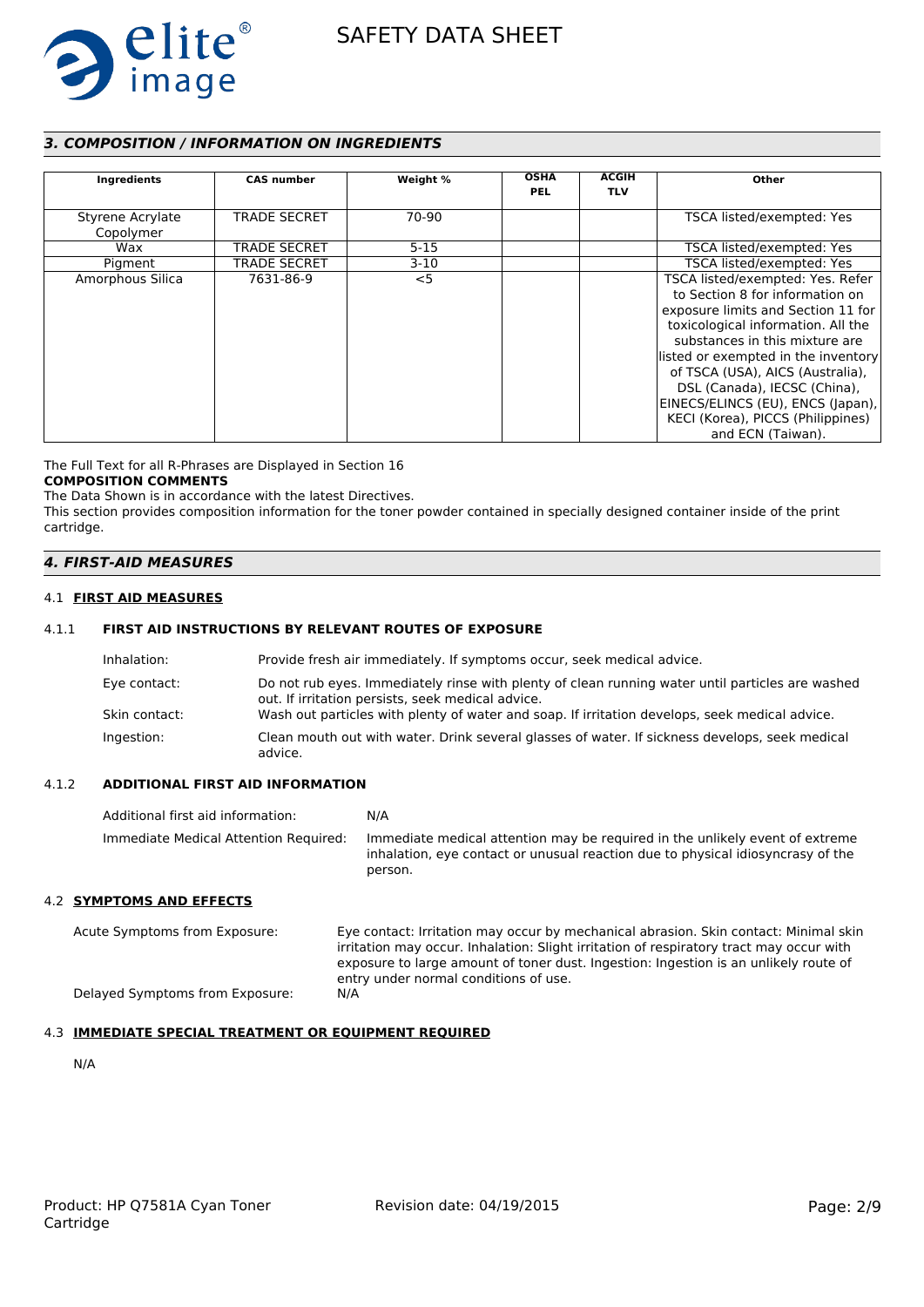

# *5. FIRE-FIGHTING MEASURES*

#### 5.1 **EXTINGUISHING MEDIA**

| Recommended Extinguishing Media:    | Water, foam, dry chemical |
|-------------------------------------|---------------------------|
| Extinguishing Media Not to be Used: | None known.               |

#### 5.2 **SPECIAL HAZARD**

Unusual Fire/Explosion Hazards: Toner, like most organic powders, is capable of creating a dust explosion when particles form thick clouds in the presence of an ignition source. Carbon monoxide and carbon dioxide are hazardous resulting gases.

Extinguishing Media Not to be Used: N/A

#### 5.3 **ADVICE FOR FIRE FIGHTERS**

Avoid inhalation of smoke. Wear protective cloting an wear self-contained breathing apparatus

### *6. ACCIDENTAL RELEASE MEASURES*

### 6.1 **PERSONAL PRECAUTIONS, PROTECTIVE EQUIPMENT AND EMERGENCY PROCEDURES**

#### 6.1.1 **PRECAUTIONS FOR NON-EMERGENCY PERSONNEL**

Avoid dispersal of dust in the air. (Do not clear dust surfaces with compressed air.). Do not breathe dust.

#### 6.1.2 **ADDITIONAL FIRST AID INFORMATION**

N/A

#### 6.1.3 **PERSONAL PROTECTION**

Wear personal protective equipment as described in Section 8.

#### 6.2 **ENVIRONMENTAL PRECAUTIONS**

Regulatory Information: Keep product out of sewers and watercourses.

#### 6.3 **METHODS AND MATERIAL FOR CONTAINMENT AND CLEANUP**

Spill or Leak Cleanup Procedures: Eliminate sources of ignition including sparks and flammables. Non-sparking tools should be used. Shelter the released material (powder) from wind to avoid dust formation and scattering. Vacuum or sweep the material into a sealed container. If a vacuum cleaner is used, it must be dust explosion-proof. Dispose of the material in accordance with Federal/state/local requirements.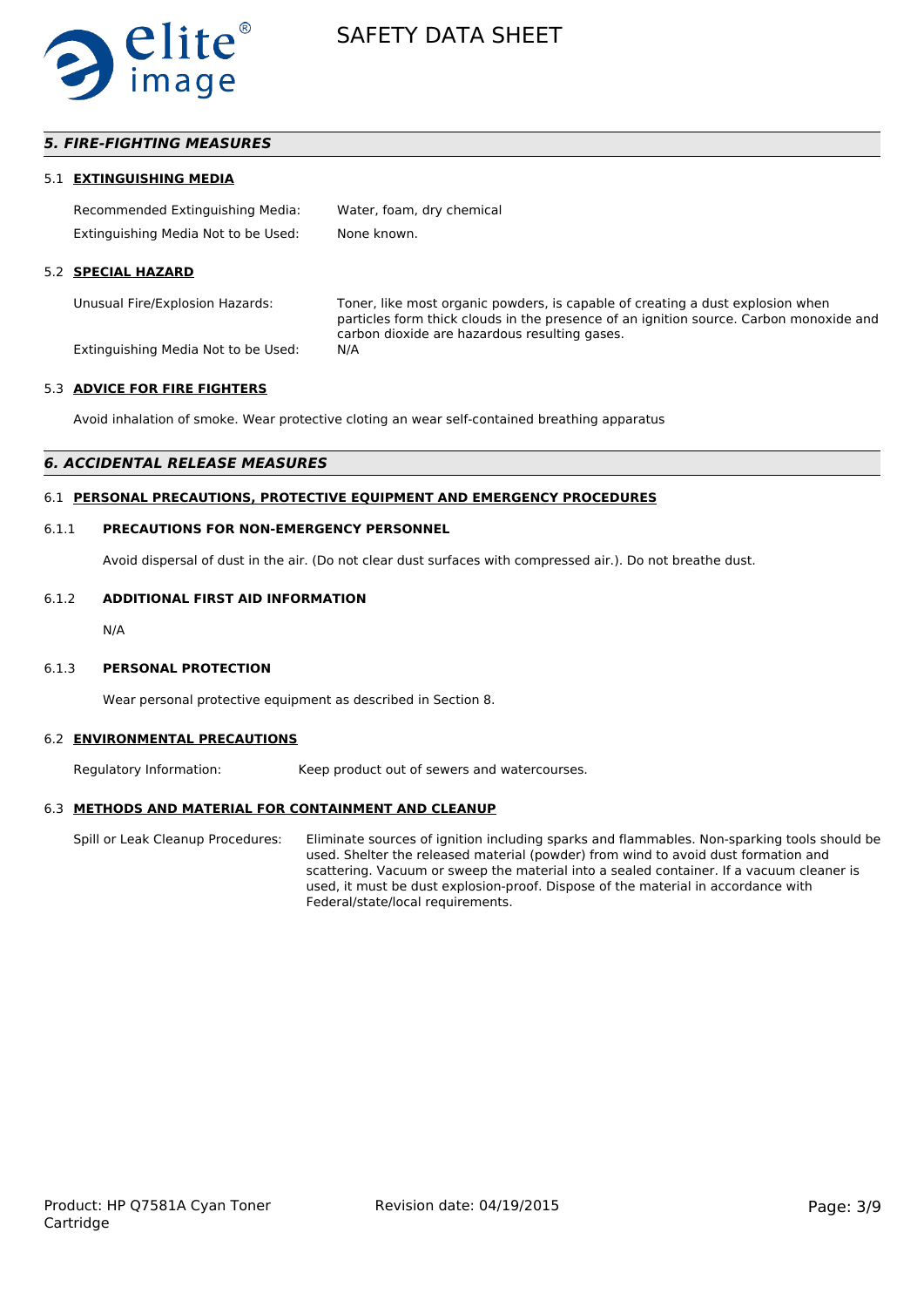

# *7. HANDLING AND STORAGE*

#### 7.1 **PRECAUTIONS FOR SAFE HANDLING**

Recommendations for Handling: No special precautions when used as intended. Keep containers closed, avoid creating dust. Keep away from ignition sources. Advice on General Hygiene: Never eat, drink or smoke in work areas. Practice good personal hygiene after using this material, especially before eating, drinking, smoking, using the restroom, or applying cosmetics.

#### 7.2 **CONDITIONS FOR SAFE STORAGE**

Avoid high temperatures, >100°F/32°C

#### 7.3 **SPECIFIC END USES**

Printing devices

#### *8. EXPOSURE CONTROLS/PERSONAL PROTECTION*

#### 8.1 **CONTROL PARAMETERS**

The best protection is to enclose operations and/or provide local exhaust ventilation at the site of chemical release in order to maintain airborne concentrations of the product below OSHA PELs (See Section 3). Local exhaust ventilation is preferred because it prevents contaminant dispersion into the work area by controlling it at its source.

#### 8.2 **EXPOSURE CONTROLS**

#### **Respiratory protection:**

IMPROPER USE OF RESPIRATORS IS DANGEROUS. Seek professional advice prior to respirator selection and use. Follow OSHA respirator regulations (29 CFR 1910.134 and 1910.137) and, if necessary, wear a NIOSH approved respirator. Select respirator based on its suitability to provide adequate worker protection for given work conditions, levels of airborne contamination, and sufficient levels of oxygen.

#### **Eye/Face Protection:**

Contact lenses are not eye protective devices. Appropriate eye protection must be worn instead of, or in conjunction with contact lenses.

#### **Hand/Skin Protection:**

For emergency or non-routine operations (cleaning spills, reactor vessels, or storage tanks), wear an SCBA. WARNING! Air purifying respirators do not protect worker in oxygen deficient atmospheres.

#### **Additional Protection:**

N/A

#### **Protective Clothing and Equipment:**

Wear chemically protective gloves, boots, aprons, and gauntlets to prevent prolonged or repeated skin contact. Wear splashproof chemical goggles and face shield when working with liquid, unless full face piece respiratory protection is worn.

#### **Safety Stations:**

Make emergency eyewash stations, safety/quick-drench showers, and washing facilities available in work area.

#### **Contaminated Equipment:**

Separate contaminated work clothes from street clothes. Launder before reuse. Remove material from your shoes and clean personal protective equipment. Never take home contaminated clothing.

#### **Comments:**

Never eat, drink or smoke in work areas. Practice good personal hygiene after using this material, especially before eating, drinking, smoking, using the restroom, or applying cosmetics.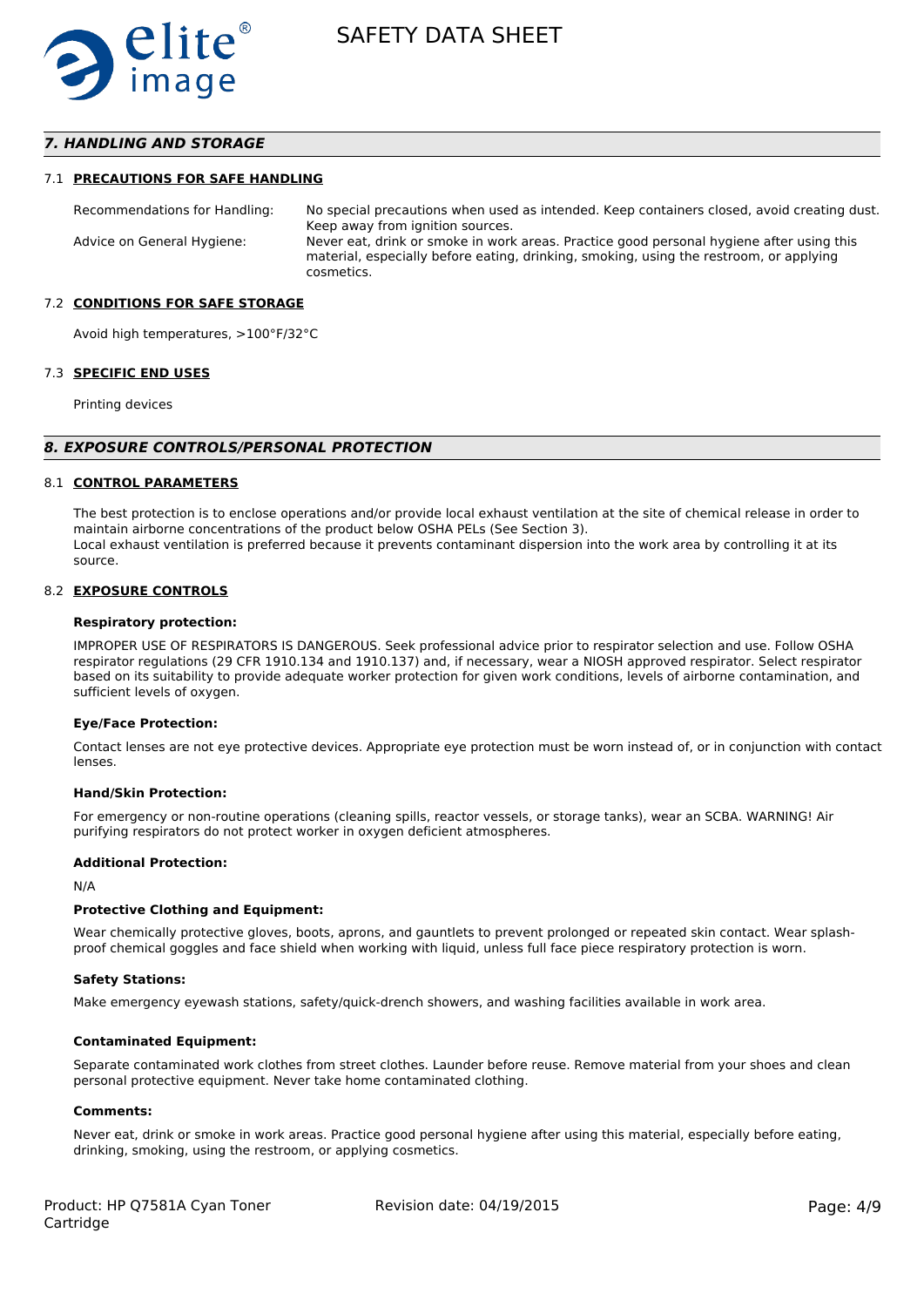

# *9. PHYSICAL AND CHEMICAL PROPERTIES*

# 9.1 **DETAIL INFORMATION**

| Physical state:            | APPEARANCE: Fine cyan powder |
|----------------------------|------------------------------|
| Color:                     | Cyan                         |
| Odor:                      | None or slight plastic odor  |
| Odor threshold:            | N/A                          |
|                            |                              |
| Boiling point:             | N/A                          |
| Melting point:             | N/A                          |
| Flash point:               | N/A                          |
| <b>Explosion limits:</b>   | N/A                          |
| Relative density:          | $1.0 - 1.5$                  |
| Auto-ignition temperature: | N/A                          |
|                            |                              |

### 9.2 **OTHER INFORMATION**

SOLUBILITY: Negligible in water. Partially soluble in some organic solvents such as Toluene and Tetrahydrofuran.

# *10. CHEMICAL STABILITY AND REACTIVITY*

# 10.1 **Reactivity:**

| <b>Reactivity Hazards:</b><br><b>Data on Mixture Substances:</b> | None<br>None                                                                                                   |
|------------------------------------------------------------------|----------------------------------------------------------------------------------------------------------------|
| 10.2 Chemical Stability:                                         | The product is stable. Under normal conditions of storage and use, hazardous<br>polymerisation will not occur. |
| 10.3 Hazardous Polymerization:                                   | Stable under conditions of normal use.                                                                         |
| 10.4 Conditions to Avoid:                                        | Keep away from heat, flame, sparks and other ignition sources.                                                 |
| 10.5 Incompatible Materials:                                     | Strong oxidising materials                                                                                     |
| 10.6 Hazardous Decomposition:                                    | Will not occur.                                                                                                |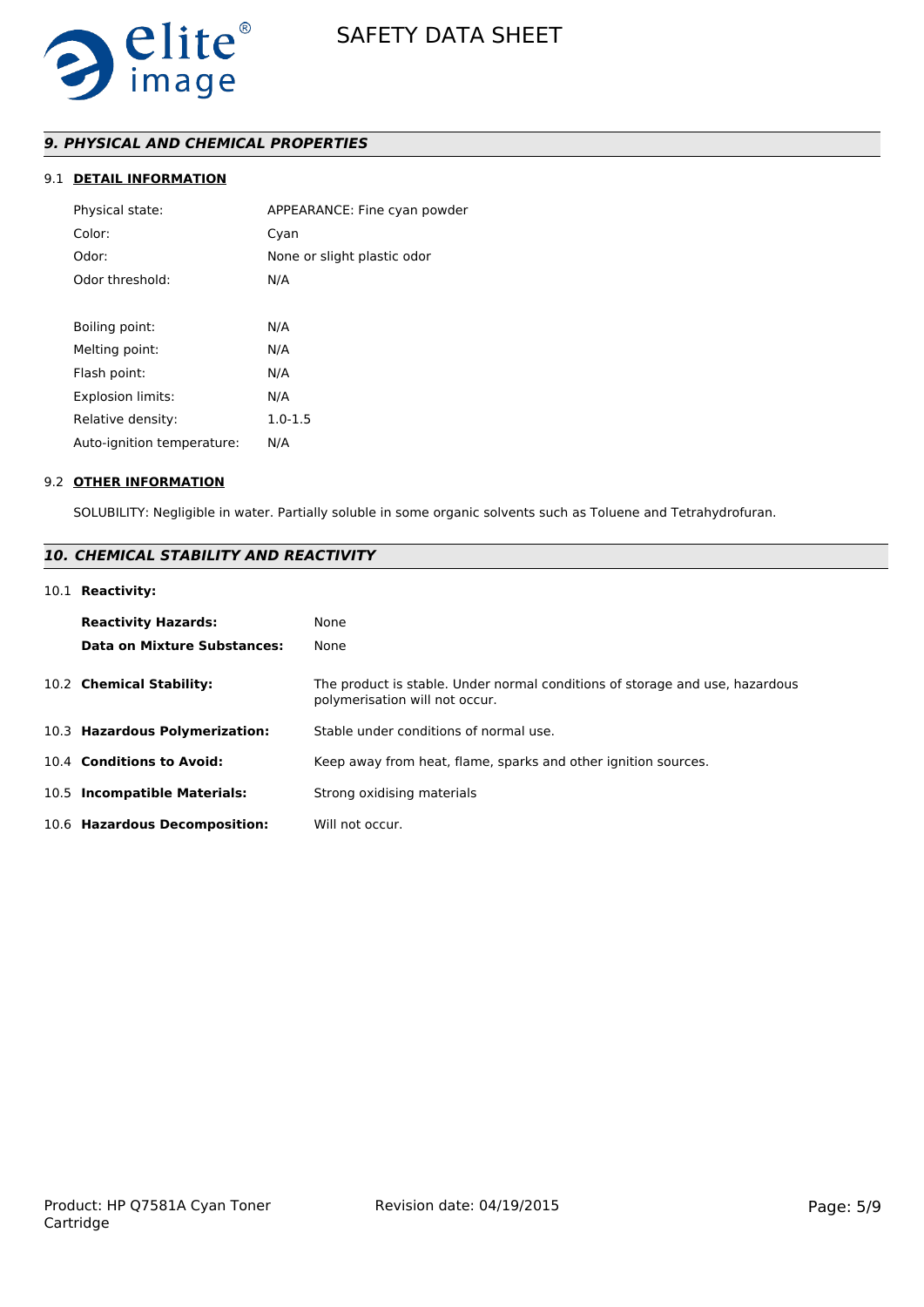

# *11. INFORMATION ON TOXICOLOGICAL EFFECT*

| <b>Mixtures:</b>                                                                                                                                                                                      | According to our test results of this or similar mixture, and the information provided by the<br>suppliers about the substances contained in this mixture, seriously damaging effect is not                                                                                                                                                                                                                                                                                                                                                                                                                                                                                                                                                                                                                                                                                                                                                                                                                                                                                                                                                                         |
|-------------------------------------------------------------------------------------------------------------------------------------------------------------------------------------------------------|---------------------------------------------------------------------------------------------------------------------------------------------------------------------------------------------------------------------------------------------------------------------------------------------------------------------------------------------------------------------------------------------------------------------------------------------------------------------------------------------------------------------------------------------------------------------------------------------------------------------------------------------------------------------------------------------------------------------------------------------------------------------------------------------------------------------------------------------------------------------------------------------------------------------------------------------------------------------------------------------------------------------------------------------------------------------------------------------------------------------------------------------------------------------|
|                                                                                                                                                                                                       | expected when this mixture is treated in accordance with standard industrial practices and<br>Federal/state/local requirements. Refer to Section 2 for potential health effects and Section 4 for<br>first aid measures.                                                                                                                                                                                                                                                                                                                                                                                                                                                                                                                                                                                                                                                                                                                                                                                                                                                                                                                                            |
| <b>Acute Toxicity:</b>                                                                                                                                                                                | Oral: LD50 rat $> 5,000$ mg/kg (OECD 425) (a similar product)                                                                                                                                                                                                                                                                                                                                                                                                                                                                                                                                                                                                                                                                                                                                                                                                                                                                                                                                                                                                                                                                                                       |
| <b>Skin Corrosion/Irritation:</b>                                                                                                                                                                     | This mixture is classified as a nonirritant to the dermal tissue of rabbit. (OECD 404) (a similar<br>product)                                                                                                                                                                                                                                                                                                                                                                                                                                                                                                                                                                                                                                                                                                                                                                                                                                                                                                                                                                                                                                                       |
| <b>Serious Eye Damage:</b>                                                                                                                                                                            | This mixture is classified as a nonirritant to the ocular tissue of rabbit. (OECD 405) (a similar<br>product)                                                                                                                                                                                                                                                                                                                                                                                                                                                                                                                                                                                                                                                                                                                                                                                                                                                                                                                                                                                                                                                       |
| Inhalation:                                                                                                                                                                                           | N/A                                                                                                                                                                                                                                                                                                                                                                                                                                                                                                                                                                                                                                                                                                                                                                                                                                                                                                                                                                                                                                                                                                                                                                 |
| <b>Sensitization:</b>                                                                                                                                                                                 | Respiratory Sensitization: No test data available. None of the substances in this mixture is<br>classified as a respiratory sensitizer.                                                                                                                                                                                                                                                                                                                                                                                                                                                                                                                                                                                                                                                                                                                                                                                                                                                                                                                                                                                                                             |
| <b>Mutagenicity:</b>                                                                                                                                                                                  | Ames test (Salmonella typhimurium, Escherichia coli) negative. (a similar product)                                                                                                                                                                                                                                                                                                                                                                                                                                                                                                                                                                                                                                                                                                                                                                                                                                                                                                                                                                                                                                                                                  |
| <b>Carcinogenicity:</b>                                                                                                                                                                               | N/A                                                                                                                                                                                                                                                                                                                                                                                                                                                                                                                                                                                                                                                                                                                                                                                                                                                                                                                                                                                                                                                                                                                                                                 |
| <b>Reproductive Toxicity:</b><br><b>STOT - Single Exposure:</b>                                                                                                                                       | No test data available. None of the substances in this mixture is classified for reproductive toxicity.<br>N/A                                                                                                                                                                                                                                                                                                                                                                                                                                                                                                                                                                                                                                                                                                                                                                                                                                                                                                                                                                                                                                                      |
| <b>STOT - Multiple Exposure:</b><br>Ingestion:<br><b>Hazard Class Information:</b><br><b>Mixture on Market Data:</b><br>Symptoms:                                                                     | No test data available. Inhalation tests of a toner for two years showed no significant<br>carcinogenicity. (Reference 1 - Test Data) In rats, chronic exposure to toner concentrations 4<br>mg/m3 and over lead to an accumulation of particles in the lung as well as to persistent<br>inflammatory processes and slight to moderate fibrotic changes in the lungs of rats. In hamsters,<br>these effects were only observed at significantly higher concentrations (> 20 mg/m3). The particle<br>accumulation in the lung tissue of the experimental animals is attributed to a damage and<br>overload of the lung clearance mechanisms and is called "lung overloading". This is not an effect<br>specific to toner dust but is generally observed when high concentrations of other, slightly soluble<br>dusts are inhaled. The lowest-observable-effect-level (LOEL) was 4 mg/m3 and the no-observable-<br>effect-level (NOEL) was 1 mg/m3 in rats. The NOEL was greater than 6 mg/m3 in hamsters.<br>(Reference 2 - Test Data) Toner concentration under the normal use of this product is estimated to<br>be less than 1 mg/m3.<br>N/A<br>N/A<br>N/A<br>N/A |
| Delayed/Immediate Effects: N/A<br><b>Test Data on Mixture:</b><br><b>Not Meeting Classification:</b><br><b>Routes of Exposure:</b><br><b>Interactive Effects:</b><br><b>Absence of Specific Data:</b> | (Reference 1) "Negative Effect of Long-term Inhalation of Toner on Formation of<br>8-Hydroxydeoxyguanosine in DNA in the Lungs of Rats in Vivo", Yasuo Morimoto, et. Al., Inhalation<br>Toxicology, Vol. 17 (13) p.749-753 (2005). (Reference 2) Studies by Muhle, Bellmann,<br>Creutzenberg et al. "Lung clearance and retention of toner, utilizing a tracer technique during<br>chronic inhalation exposure in rats." Fundam. Appl. Toxicol 17 (1991) p.300-313. "Lung clearance<br>and retention of toner, TiO2, and crystalline Silica, utilizing a tracer technique during chronic<br>inhalation exposure in Syrian golden hamsters." Inhal. Toxicol. 10 (1998) p.731-751. "Subchronic<br>inhalation study of toner in rats." Inhal. Toxicol. 2 (1990) p.341-360. "Pulmonary response to toner<br>upon chronic inhalation exposure in rats." Fundam. Appl. Toxicol. 17 (1991) p.280-299.<br>"Pulmonary response to toner, TiO2 and crystalline Silica upon chronic inhalation exposure in<br>Syrian golden hamsters." Inhal. Toxicol. 10 (1998) p.699-729.<br>N/A<br>N/A<br>N/A<br>N/A                                                                        |
| Mixture vs Substance Data: N/A                                                                                                                                                                        |                                                                                                                                                                                                                                                                                                                                                                                                                                                                                                                                                                                                                                                                                                                                                                                                                                                                                                                                                                                                                                                                                                                                                                     |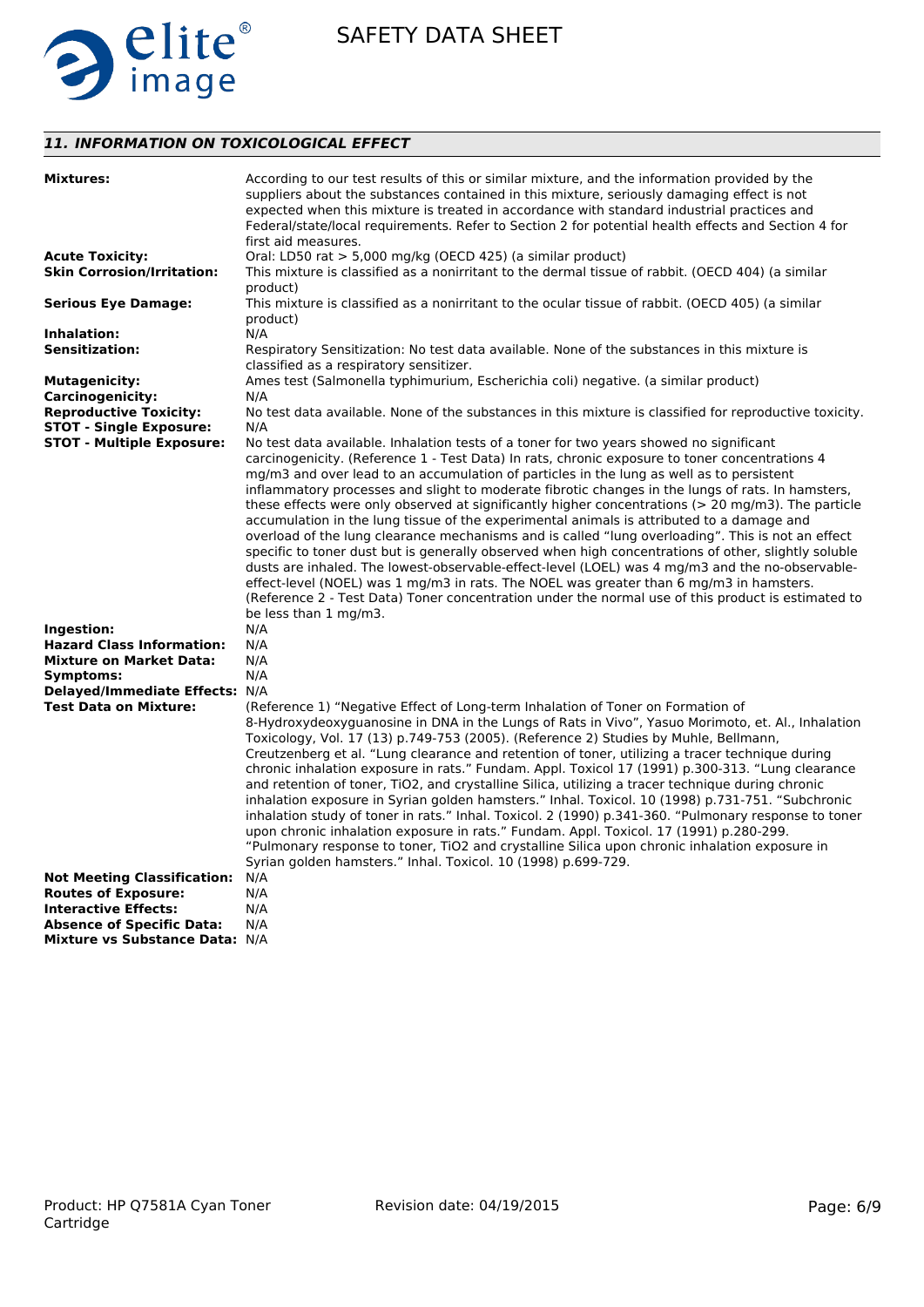

# *12. ECOLOGICAL INFORMATION*

| 12.1 <b>Eco toxicity:</b>           | According to the information provided by the suppliers about the substances contained in this<br>mixture, this mixture is not expected to be harmful to ecology. |
|-------------------------------------|------------------------------------------------------------------------------------------------------------------------------------------------------------------|
| 12.2 Degradability:                 | N/A                                                                                                                                                              |
| 12.3 Bioaccumulation Potential: N/A |                                                                                                                                                                  |
| 12.4 Mobility in Soil:              | N/A                                                                                                                                                              |
| 12.5 PBT & vPvB Assessment:         | N/A                                                                                                                                                              |
| 12.6 Other Adverse Effects:         | None known.                                                                                                                                                      |

# *13. DISPOSAL CONSIDERATIONS*

#### **Disposal Information:**

 Dispose as a solid waste in accordance with local authority regulations. Empty container retains product residue.

#### **Physical/Chemical Properties that affect Treatment:**

Symbol: This product is not classified as dangerous

Risk Phrases: This product is not classified according to the federal, state and local environmental regulations.

#### **Waste Treatment Information:**

Do not shred toner cartridge, unless dust-explosion prevention measures are taken. Finely dispersed particles may form explosive mixtures in air. Dispose of in compliance with federal, state, and local regulations.

# **Personal Protection Required:**

N/A

| <b>14. TRANSPORT INFORMATION</b> |                                                                                                                                             |
|----------------------------------|---------------------------------------------------------------------------------------------------------------------------------------------|
| 14.1 <b>ID Number:</b>           | None. Not a regulated material under the United States DOT, IMDG, ADR, RID, or ICAO/IATA.                                                   |
| 14.2 Shipping Name:              | None. Not a regulated material under the United States DOT, IMDG, ADR, RID, or ICAO/IATA.                                                   |
| 14.3 Hazard Class:               | None. Not a regulated material under the United States DOT, IMDG, ADR, RID, or ICAO/IATA.                                                   |
| 14.4 Packing Group:              | N/A                                                                                                                                         |
| 14.5 Environmental Hazards:      | Not a marine pollutant according to the IMDG Code. Not environmentally hazardous according<br>to the UN Model Regulations, ADR, RID or ADN. |
| 14.6 User Precautions:           | Do not open or break a container during transportation unless absolutely needed.                                                            |
| 14.7 Bulk Transport:             | N/A                                                                                                                                         |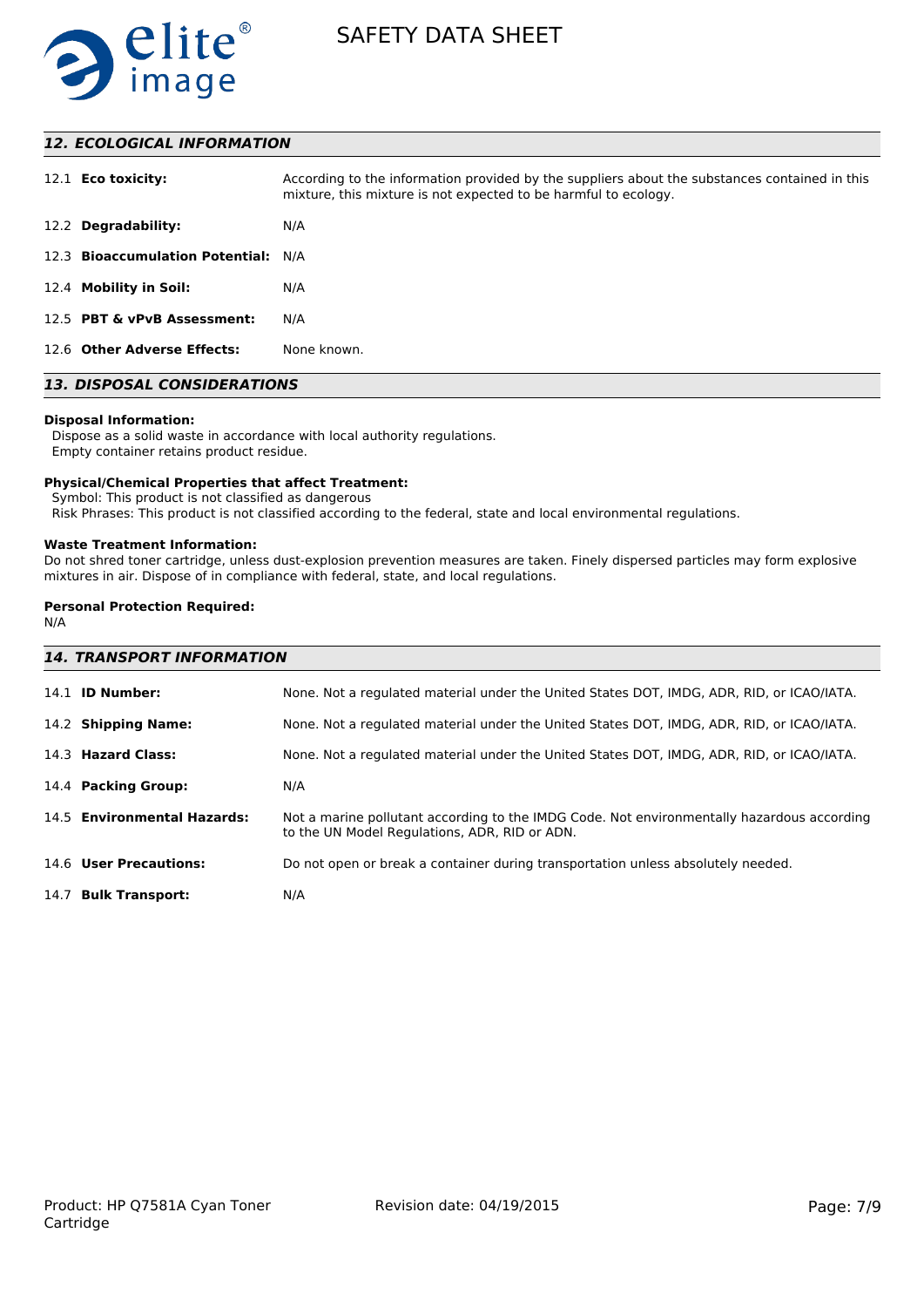

# *15. REGULATORY INFORMATION*

| 15.1 Regulatory Information: | TSCA: All the substances in this mixture are listed or exempted in accordance with TSCA. |
|------------------------------|------------------------------------------------------------------------------------------|
|------------------------------|------------------------------------------------------------------------------------------|

**EPA Regulatory Information:** N/A

**CERCLA Reportable Quantity:** Not applicable to this mixture.

#### 15.2 **Superfund Information:**

**Hazard Categories:**

**Immediate:** N/A

**Delayed:** N/A

**Fire:** N/A

**Pressure:** N/A

**Reactivity:** N/A

**Section 302 - Extremely Hazardous:** Not applicable to this mixture.

**Section 311 - Hazardous:** Immediate health hazard: No (All the ingredients of this product are bound within the mixture.) Chronic health hazard: No (All the ingredients of this product are bound within the mixture.) Sudden release of pressure hazard: No. Reactive hazard: No.

|                              | 15.3 State Regulations:            | California Proposition 65 (Safe Drinking Water and Toxic Enforcement Act of 1986): This<br>product does not contain any chemicals listed by the State of California.                                                                                                                                                         |
|------------------------------|------------------------------------|------------------------------------------------------------------------------------------------------------------------------------------------------------------------------------------------------------------------------------------------------------------------------------------------------------------------------|
|                              | 15.4 Other Regulatory Information: | This mixture complies with the requirements of the RoHS Directive 2011/65/EU and its<br>amendment directives. Please refer to any other Federal/state/local measures that may be<br>relevant.                                                                                                                                |
| <b>16. OTHER INFORMATION</b> |                                    |                                                                                                                                                                                                                                                                                                                              |
|                              | <b>General Comments:</b>           | This information is based on our current knowledge. It should not therefore be construed as<br>and a complete compared the component of a state of the complete of the set of the compared of the composite of the set of the set of the set of the set of the set of the set of the set of the set of the set of the set of |

guaranteeing specific properties of the products as described or their suitability for a particular application

**Creation Date of this SDS:** 09/22/2015